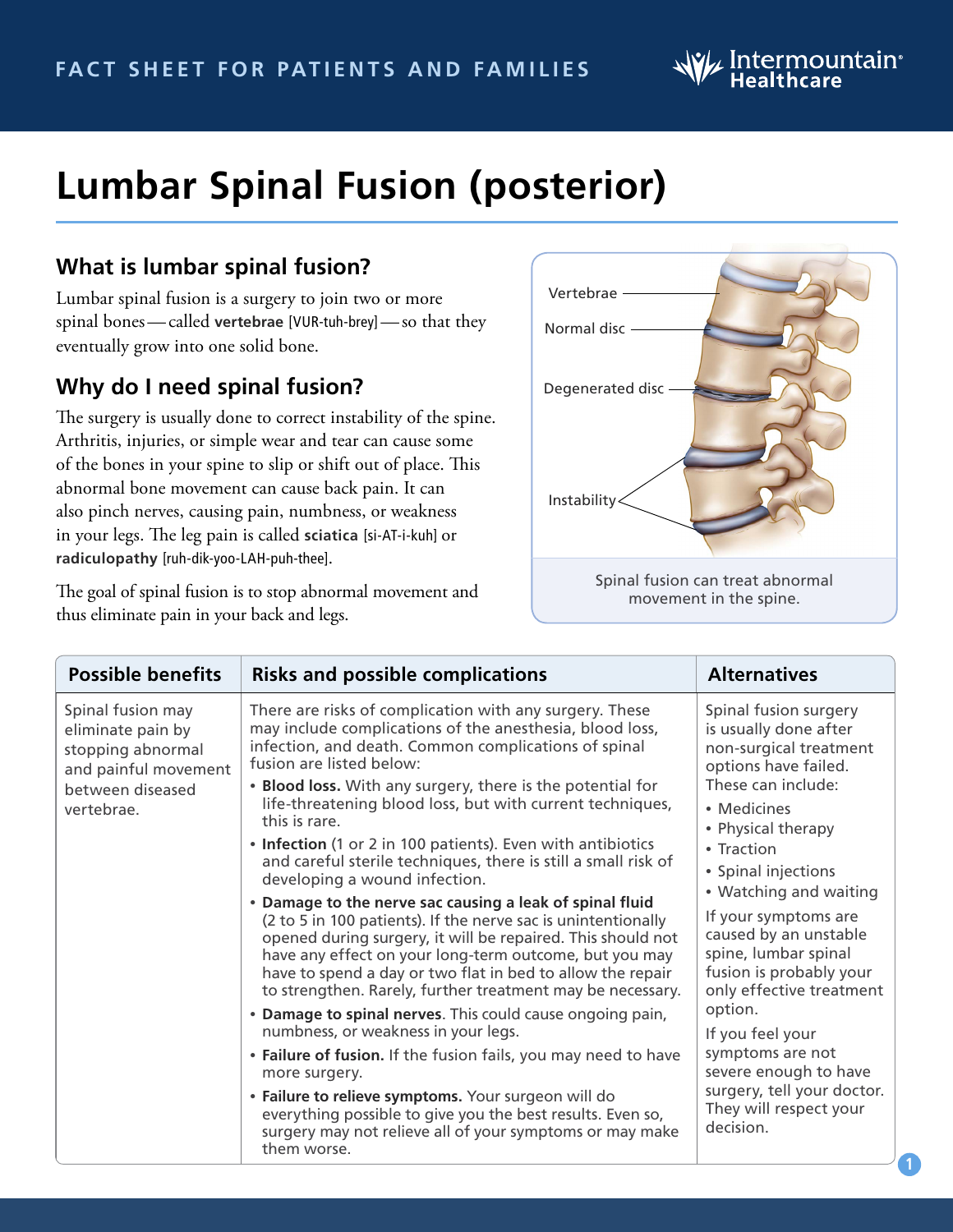# **How do I prepare for surgery?**

Take these steps to help your surgery and recovery go better:

• **Stop smoking.** If you smoke, try to stop prior to surgery. Nonsmokers have fewer complications related to surgery. More importantly, smoking slows bone healing, and could cause your fusion surgery to fail. Ask your provider for Intermountain's booklet, **[Quitting](http://intermountainhealthcare.org/ckr-ext/Dcmnt?ncid=51062043) [Tobacco: Your Journey to](http://intermountainhealthcare.org/ckr-ext/Dcmnt?ncid=51062043) Freedom.**



- **Stop taking certain medicines.** Talk to your doctor if you are on aspirin, anti-inflammatory medicines such as ibuprofen (Advil, Motrin), or naproxen (Aleve). If you take blood thinners, ask your doctor when to stop taking them. You can continue to take most of your other regular medicines. **Tell your doctor everything you're taking so your doctor can help you know what to stop.**
- **Ask for time off work**. Ask your doctor how long you may need to be off work, and make arrangements with your employer.
- **Ask for someone to drive you home.** Arrange for someone to drive you home from the hospital and to help you at home for the first week or two.
- **Consider staying in a skilled nursing facility or rehabilitation clinic.** It may be necessary to stay for 3 to 10 days after you leave the hospital if you need extra therapy. Ask your doctor if this would be helpful to you.

# **What happens before surgery?**

Here is what to expect before surgery:

- Do not eat or drink anything after midnight the night before the surgery.
- Take your regular medicines (as directed by your surgeon) as normal, with a few sips of water.
- You will be admitted to the hospital on the day of the surgery.
- Bring a list of all your current medicines with you to the hospital. This includes over-the-counter medicines, vitamin supplements, and herbal remedies.
- You will need to fill out some paperwork, including a consent form for the surgery.

# **What happens during surgery?**

Here are the steps to expect during your surgery:

- **1** An **anesthesiologist** [ann-es-teez-ee-ohl-oh-jist] (a doctor who practices anesthesia) will put you to sleep so you will not feel or remember the surgery.
- **2** After making an incision (cut) in your skin and spine, the surgeon will implant fixation devices to hold the vertebrae in the correct position. These devices (called "hardware") include spacers in the disc space between the bones, and a system of metal (titanium) screws and rods on the back of the bones.
- **3** If spinal nerves are pinched by disc material, overgrown joints, or bone spurs, the surgeon will remove that material to ensure that the nerves have plenty of space.
- **4** The surgeon will then pack bone chips between and around the abnormal vertebrae so that over time they will fuse (grow together) into one solid piece of bone (see illustration on **page 3**).
- **5** The incision will be closed with stitches or staples.

# **What happens after surgery?**

Here is what to expect after surgery

- You will wake up from surgery in a recovery area of the hospital. Within about 30 to 60 minutes, you will be taken to your hospital room.
- You will feel new pain in the area where the surgery was done. The first several days after surgery can be quite painful. You'll be given medicine for it, and the pain will gradually decrease or improve.
- You may be up and walking the day of the surgery. Nurses and physical therapists will be there to assist you. By the time you are released from the hospital, you should be able to get around on your own, go up and down stairs, and take care of your own personal needs.
- Expect to stay in the hospital between 2 and 4 days. Some patients need to stay longer. You will be allowed to go home as soon as you're doing well medically and your surgeon approves.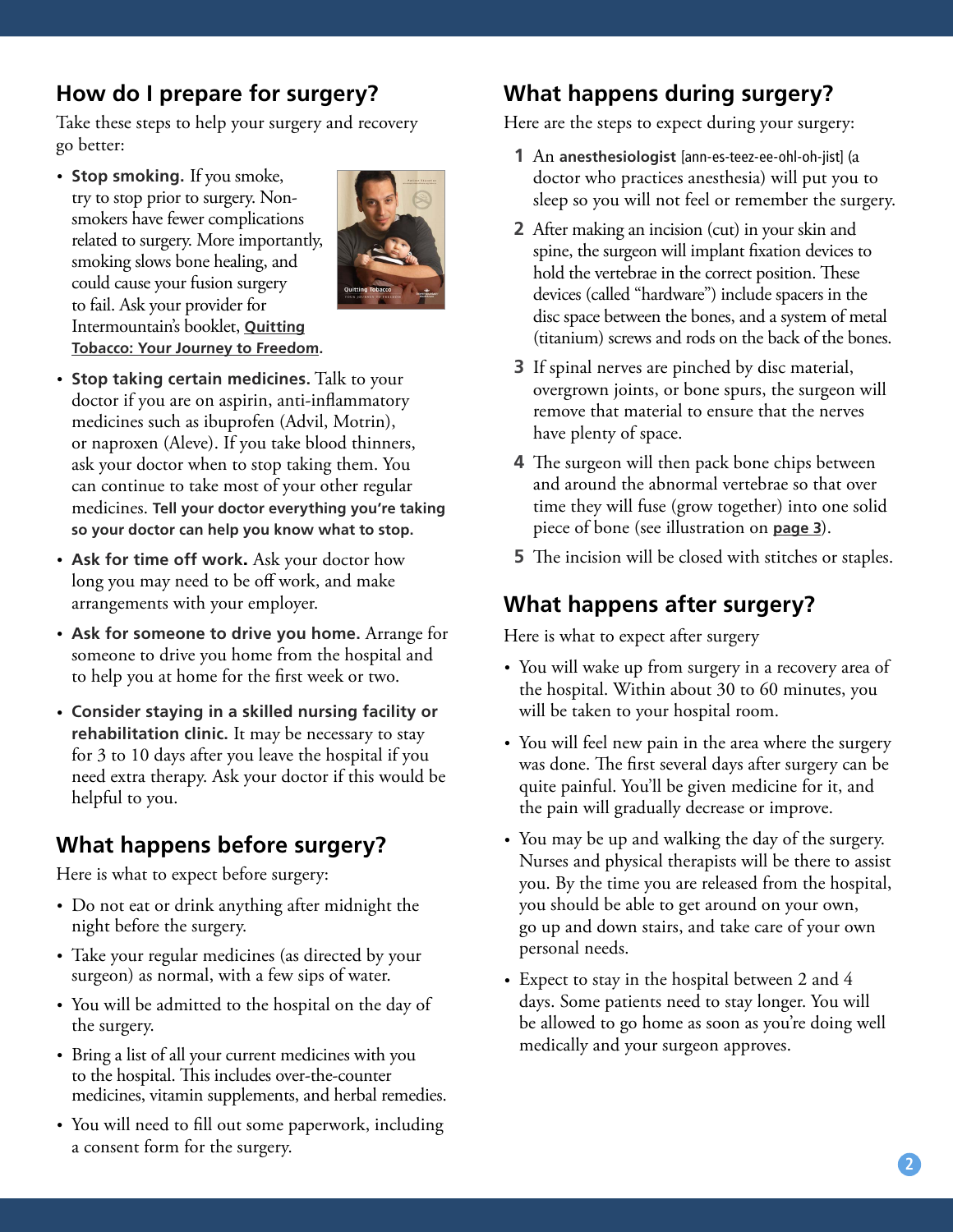

#### **Other frequently asked questions about lumbar spinal fusion**

- **Where do the bone chips for fusion come from?**  Most of the bone comes from your own spine. Portions of the vertebrae being fused are removed and used for the fusion. If more bone is needed, your doctor may use a small amount of donor bone from the bone bank or from your pelvic bone.
- **How long does this surgery take?** Spinal fusion can take as little as 2 hours, and as long as 6 or 7 hours, occasionally even longer. How long it takes depends on the number of vertebrae being fused, how badly the vertebrae are diseased, whether spinal nerves are pinched and need to be decompressed, and whether there is scarring from prior surgeries. Your doctor will give you a rough idea of how long it will take, but may not know until the surgery is in progress.
- **Will I need a blood transfusion?** Most spinal fusion patients do not need blood transfusions. Your doctor will work hard to minimize blood loss. Your doctor may also use auto-transfusion technology (cell-saver), which can return most of the blood lost back to you. This makes it even less likely that you might need a standard blood transfusion. Despite these efforts, patients do occasionally lose enough blood to need a transfusion.
- **What about the metal screws and rods?** Once the bone has fused solid, the fixation hardware is no longer needed. Still, it is usually left in place unless it's painful.